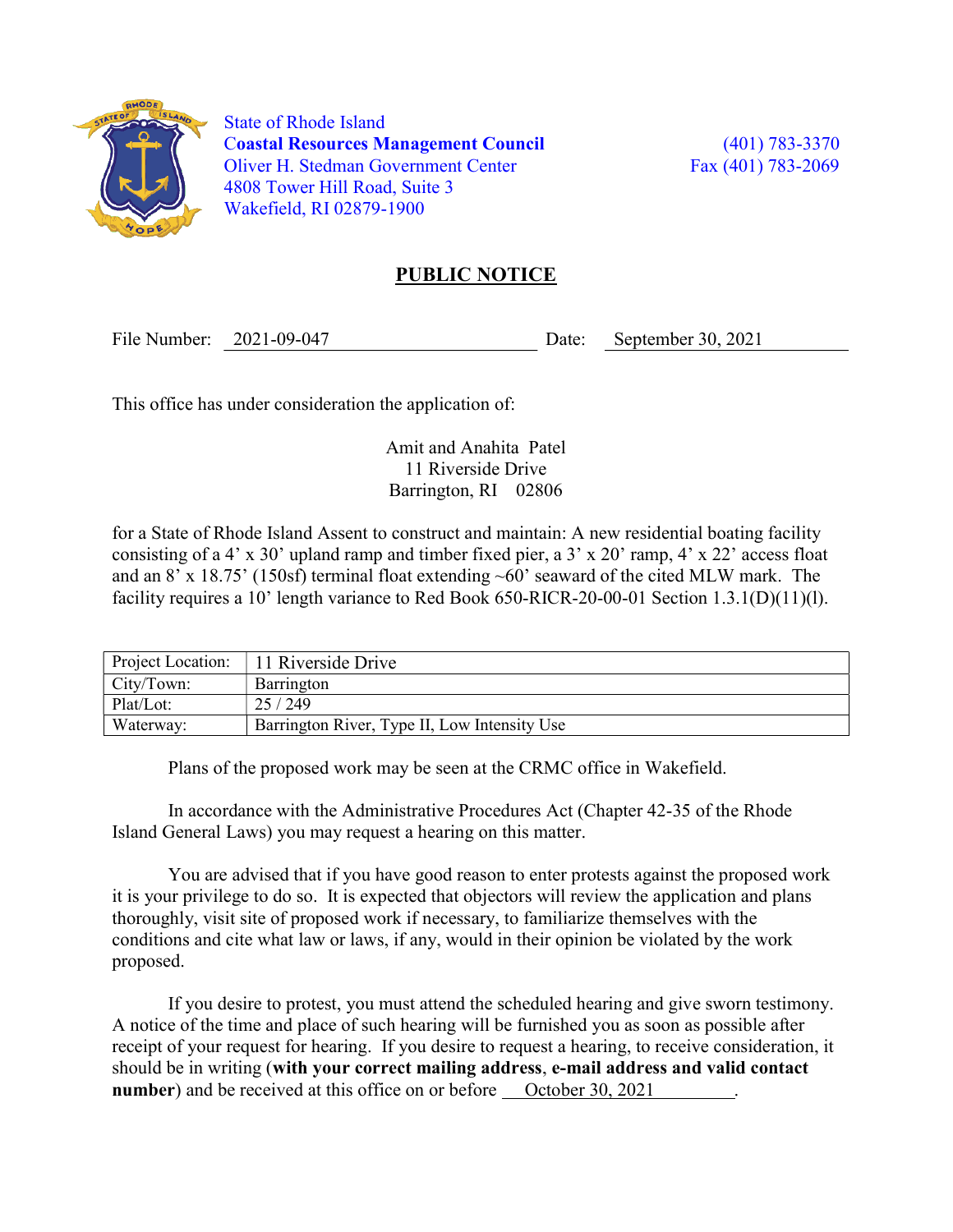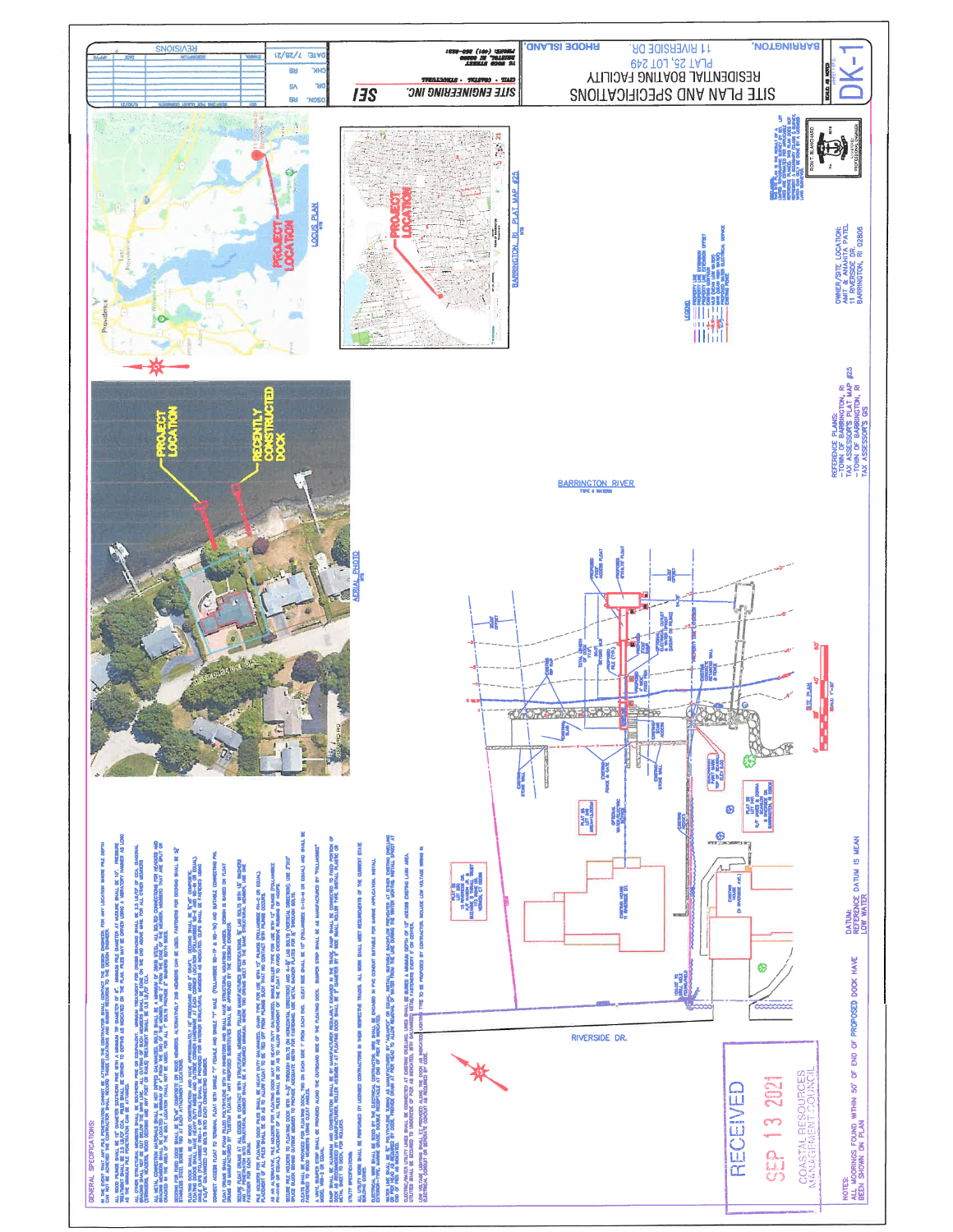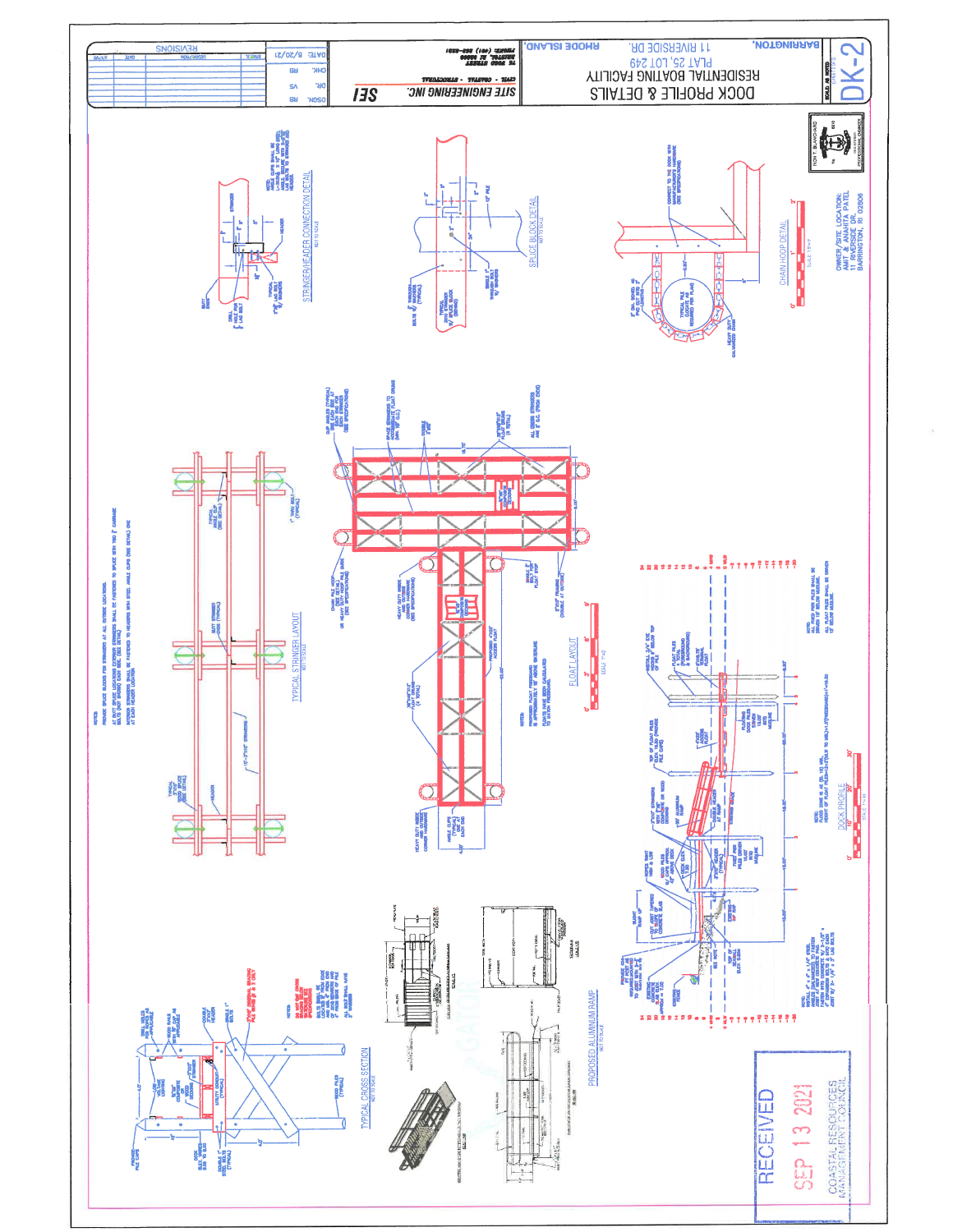

 $\sim$ 

COASTAL RESOURCES SEP 13 2021

 $\mathbf{u}_m = \mathbf{t}$